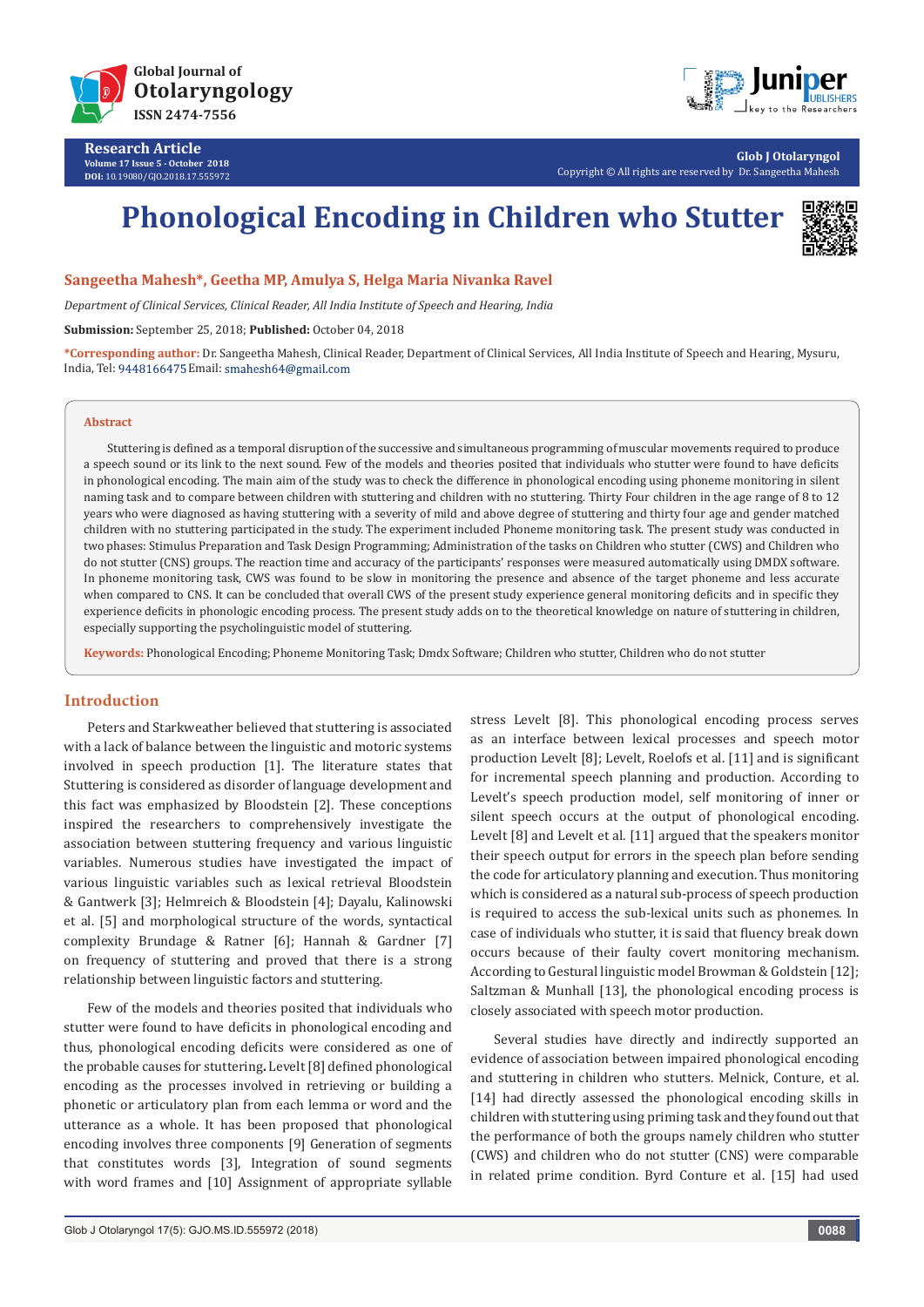picture naming auditory priming paradigm to directly assess the phonological encoding skills in children with and without stuttering. The results that the three year old CWS and CNS and five year old CWS were found to be faster in the holistic priming condition whereas five year old CNS were faster in the segmental condition. Therefore, three year old CWS and CNS and five year old CWS were reported to slower in segmental priming condition. These findings were attributed to the developmental differences in phonological encoding between the groups. By age of five, CWS exhibit a delay in segmental encoding abilities when compared to neurotypical peers. Therefore, this study suggested a possible delay in the transition of phonemic competence from holistic to segmental processing abilities in children with stuttering [16].

On the western forefront, Sasisekaran, Brady et al. [17] studied the phonological encoding process in older children with stuttering aged between 10 and 14 years of age using phoneme monitoring during silent picture naming task. The authors hypothesized that phoneme monitoring within words indicates the way the phonemes are encoded in speech output. Results revealed that CWS performed slowly in monitoring subsequent phonemes within bisyllabic words when compared to CNS. They did not find any significant difference between the groups in auditory tone monitoring tasks. The percentage of errors made by both the groups in phoneme and auditory tone monitoring tasks were found to be comparable. The performance of CWS group was found to be significantly slow when compared to CNS. Therefore, Sasisekaran et al. [17] stated that CWS experience temporal asynchronies in one or more processes leading up to phoneme monitoring.

# **Need for the Study**

In summary, it is evident that there is relationship between language and stuttering. Literature also supports the idea of phonological encoding deficits in adults and children with stuttering. Various paradigms have been used to study the phonological encoding deficits however, results are inconclusive. Most of the paradigms used to study the phonological encoding are indirect. None of these paradigms pin pointed the presence of phonological encoding deficits as the cause for stuttering but rather identified phonological encoding to be one among various other factors contributing towards stuttering. Though numerous studies had provided evidence to support the fact altered efficiency in performing phonological encoding was observed among children with stuttering, none of these studies have clearly stated their altered performance in phonological encoding is because of the delay in timely encoding of phonemic segments during speech production or presence of more errors during the phonological encoding process or both.

It is said in the literature that the process of phonological encoding is obscured from direct observations since it is deeply embedded in the process of language formulation and on the western forefront there are very few direct sources of evidence which supports the fact the children who stutter were found to

have phonological encoding deficits. But on the Indian forefront, no direct source of evidence was found to support this abovementioned fact. Though studies have been conducted in western context, the results cannot be generalized to other languages since English is stress timed and Kannada is syllable timed. Thus, the need arose to investigate phonological encoding skills in children who stutter aged between 8 and 12 years of Indian context. To our knowledge, there are no studies performed on children with respect to Indian context in general and Kannada speakers in particular.

### **Aim**

The main aim of the study was to check the difference in phonological encoding using phoneme monitoring in silent naming task and to compare between children with stuttering and children with no stuttering.

### **Objectives**

**a.** Is there any difference in speed of phoneme monitoring (reaction time) between CWS and CNS and within CWS group.

**b.** Is there any difference in the percentage of error response in phoneme monitoring between CWS and CNS and within CWS group.

### **Method and Materials**

## **Participants**

#### **Inclusion Criteria for Clinical group**

The present study included two groups,

**Group I:** The Clinical group consisted of 34 (10 Mild, 17 Moderate and 7 Severe degree of stuttering) Kannada speaking individuals in the age range of 8-12 years, clinically diagnosed as Stuttering by the Speech- Language Pathologist.

**Group II:** The control group consisted of 34 age and gender matched Kannada speaking individuals.

### **Inclusion Criteria for the Typically Developing Group**

Thirty-Four age and gender matched children with no stuttering comprised the control group. All these children were right handed and native speakers of Kannada. These participants were matched with the clinical group for the socioeconomic status using the NIMH socioeconomic status scale Venkatesan [18]. All the participants who belonged to the control group were reported to have no history of sensory, neurological, communicative, academic, coginitive, intellectual or emotional disorders and orofacial abnormalities. These participants were randomly recruited from Holy Trinity and Gangothri Public schools, Mysuru.

#### **Test Materials Used**

The following assessment tools were administered on the participants of both the groups. The Handedness Preference was assessed using Modified Laterality Preference Schedule tool Venkatesan [18]. To rule out group differences in Vocabulary,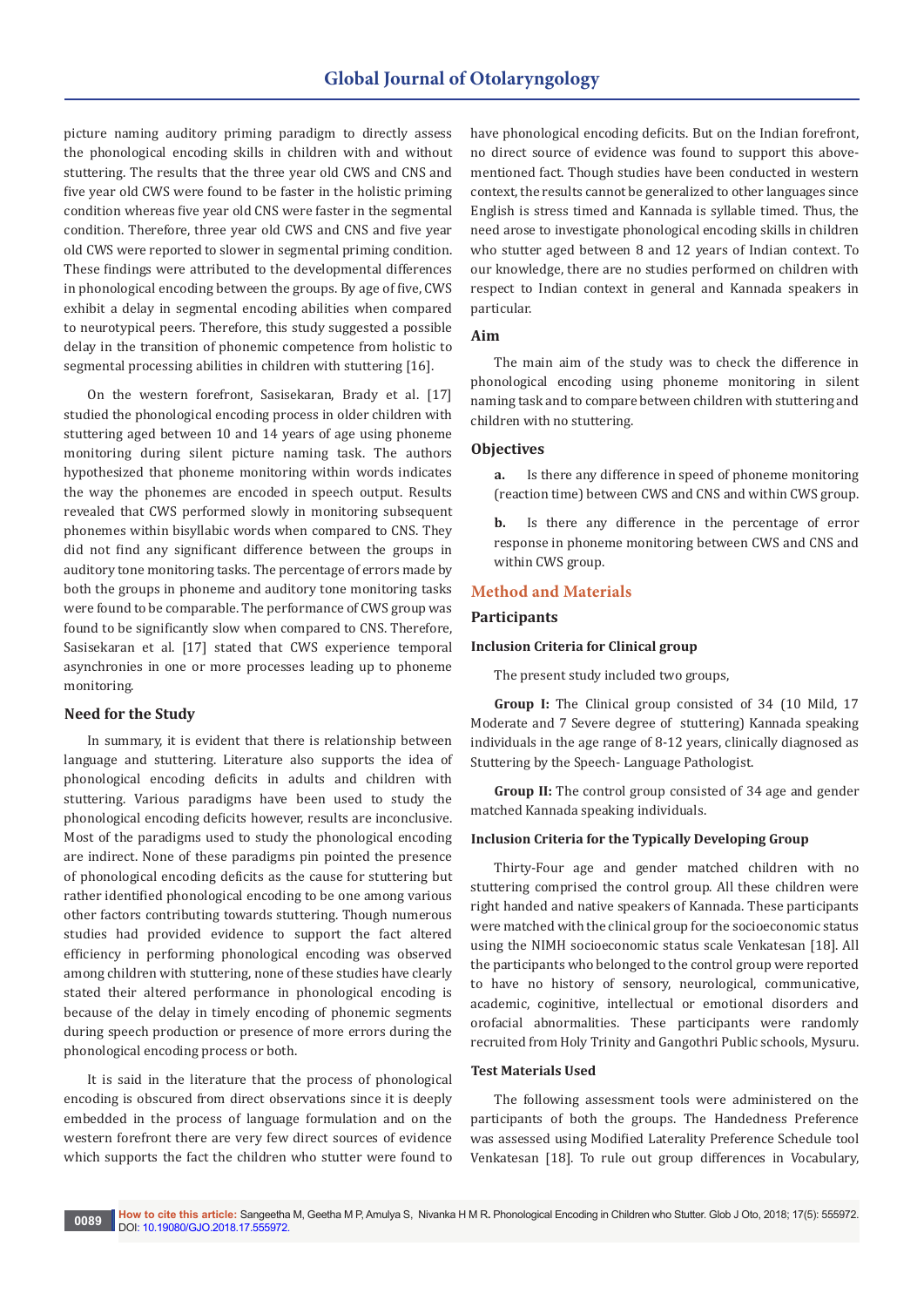Articulation and Cognitive skills, semantic section from Linguistic profile test Karanth, Ahuja, et al., computerized re-standardized version of Kannada articulation test Deepa & Savithri and Cognitive linguistic assessment protocol for children (Anuroopa) were administered as a part of screening. The children who pass these screening tests were considered for the study.

The experiment of the present study included two tasks namely,

- **a)** Picture Familiarization and Naming task
- **b)** Phoneme Monitoring task

The picture familiarization task was presented prior to phoneme monitoring task. The purpose of this order of presentation was to familiarize the participants with the target pictures. The experiment protocol was taken as mentioned in Sasisekaran, Brady et al. [17] study.

The present study was conducted in two phases

- **a)** Stimulus Preparation and Task Design Programming
- **b)** Administration of the tasks on Children who stutter (CWS) and Children who do not stutter (CNS) groups.

# **Phase 1: Stimulus preparation and Task Design Programming**

### **Picture Familiarization and Naming task**

**Purpose:** This task was done to familiarize the participants with 34 target pictures and their names that were considered for the phoneme monitoring task. It mainly serves as a purpose to rule out the influence of lexical retrieval on the interpretation of the participants' responses, guide the participant to arrive at the target word and also to avoid any kind of confusions.

**Stimulus:** Seventeen phonemes (/ṭ/, /d̪/, /r/, /v/, /p/, /ḍ/, /d[ʒ](https://en.wikipedia.org/wiki/Voiced_palato-alveolar_sibilant)/, /g/, /[ʃ](https://en.wikipedia.org/wiki/Voiceless_palato-alveolar_sibilant)/, /k/, t[ʃ](https://en.wikipedia.org/wiki/Voiceless_palato-alveolar_sibilant), /s/, /n/, /t̪/, /m/, /b/, /h/) were selected based on the mean percentage of highly dysfluent phonemes Sangeetha & Geetha [19]. Thirty-Four Kannada bisyllabic nouns (CVCV) with a frequency value of below 10 were considered. The words having frequency value of below ten was considered as the most frequently used words in Kannada language. The frequency of each word was noted from Morphophonemic analysis of the Kannada language by Ranganatha. The target phonemes occurred in initial and medial positions of the target words. Five Speech Language Pathologists (SLPs) were asked to validate thirty-four target pictures representing the 34 target nouns. The judges were asked to rate the target pictures based on four parameters such as image agreement (picture to name correspondence), name agreement (correspondence between the given name for the target noun and the name provided by the participants), word familiarity (assessed based on how familiar the target noun is from experience) and image appropriateness (judged based on whether the representation of the target noun is appropriate to the age range). They were asked to respond by using a 4 point rating scale for each of the parameters as follows: For image and

name agreement: 0-no correspondence, 1-least correspondence, 2-partial correspondence, 3-most correspondence; For word familiarity: 0-unfamiliar, 1-least familiar, 2-partial familiar, 3-most familiar; For appropriateness: 0-absolutely inappropriate, 1-slightly inappropriate, 2-slightly appropriate, 3-absolutely appropriate. The target pictures with 75% agreement between the five judges were considered for the study. Out of 34, five target pic[t](https://en.wikipedia.org/wiki/Voiceless_dental_and_alveolar_stops)ures (such as /gu:du/, /fiva/, /nari/, /ba:le/ and /t̪ale/) were rated as partial correspondence/ familiar/ appropriate by three judges and these pictures were modified as per the suggestions given. The target pictures which were modified were validated again by five SLPs and these pictures had an agreement of 75% among the five judges.

**Instrumentation:** The target pictures were presented via computer.

**Design:** In this task, thirty-four target pictures were randomly presented manually on the computer screen and the participants were asked to name the pictures overtly.

### **Phoneme Monitoring Task**

### **Purpose**

The task was designed to measure the participants' response time in ms and accuracy in monitoring the presence or absence of target phonemes during silent picture naming.

## **Stimulus**

In this task, thirty four pictures from the picture familiarization and naming task were used in order to elicit phoneme monitoring responses. The audio samples of the target phonemes were validated by five SLPs. The seventeen target phonemes were presented along with vowel /a/ but the subjects were asked to monitor the target phoneme irrespective of the sound preceding or following it. The target pictures were presented in two blocks. In the first block, thirty-four pictures occurred twice (once with the phoneme as a target, thus requiring participants to provide a "Yes" response and once without the phoneme as a target requiring a "No" response). In the second block, twenty target pictures were randomly presented (the pictures represent the ten target words having the phoneme as the target requiring a "Yes" response and ten without the phoneme as a target requiring a "No" response). The presentation order of the trials was randomized within each block and the order of the presentation of two blocks was counterbalanced across the participants.

#### **Instrumentation**

The seventeen target phonemes were pre-recorded (audio) using PRAAT software (version 5.3). The recording of the target phonemes was done in a sound treated room at an appropriate intensity. The target phonemes were uttered by the native Kannada adult speaker. The colored pictures representing thirtyfour bisyllabic target words were selected from the internet and saved in jpg format. DMDX software (version 5) was used for the presentation of the target phonemes and pictures, phonemes to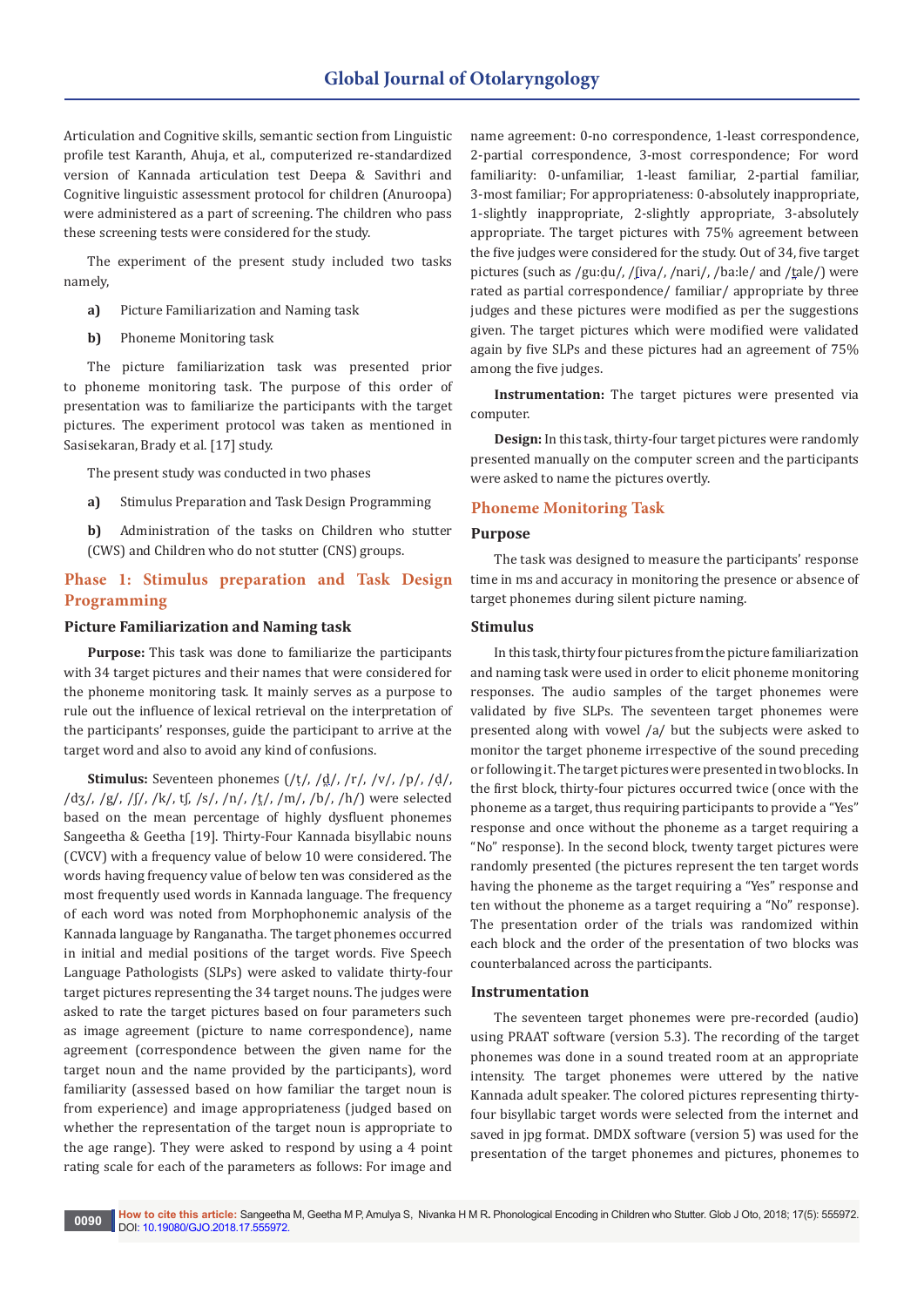be monitored and recording of the reaction time and accuracy of the subjects' manual responses in the computer.

## **Design**

In both the blocks, the trials were presented with an opening screen of 700ms followed by auditory presentation of the prerecorded target phoneme. This was followed by random inter stimulus interval of 700ms, 1400ms and 2100ms. The inter stimulus interval (ISI) between auditory presentation of the target phoneme and visual presentation of the target picture was varied between 700ms, 1400ms, 2100ms in order to reduce the anticipatory button press. Followed by this was the presentation of the target picture which appeared on the screen for 3000ms and then the participant's response time was measured. The same

target picture was presented again with a gap of 500ms for the participant to name it aloud. The target picture was presented again to check if the child was thinking of the target word as opposed to another word when responding to the monitoring task. Presentation of the next trial in the sequence was initiated automatically after 3000ms in case of "No" response. This was programmed on the DMDX software (version 5) with the help of technical staff. If the target phoneme was present in the target word, the subjects were asked to indicate through a "Yes" response and "No" in case if the target phoneme was not present in the target word. Five catch trials were given for practice purpose. Figure 1 illustrates the steps followed in programming the presentation of each trial of both the blocks in DMDX software.



# **Phase 2: Administration of the Tasks on CWS and CNS Groups**

### **Picture Familiarization Task**

First, the participants were familiarized with the thirty-four target pictures that were considered for the phoneme monitoring task and later these target pictures were randomly presented on the laptop screen for them to overtly name it. In case of any errors made by the participants, a corrective feedback was provided i.e. the naming errors were corrected by the tester and verbal cue was also provided in order to guide the subject to arrive at the target word. Two to three attempts were provided to the participants until they correctly name the target pictures which were named incorrectly in the first attempt. After familiarizing them with the target pictures, the participants were asserted to monitor for the target phonemes in the target words in the phoneme monitoring task. For each participant, this task took 15 minutes for to complete.

### **Phoneme Monitoring Task**

Each participant was made to sit comfortably in front of the laptop screen and the testing was done in a distraction free environment. The participants were instructed that first they would hear a phoneme for e.g. /ṭa/ and then after a small time gap, a picture that they had named earlier would appear on

the screen for e.g. picture of /lo:ṭa/. Since the target phonemes were presented along with vowel /a/, the subjects were asked to monitor the target phoneme irrespective of the sound preceding or following it. On seeing the target picture, they were asked to identify the heard phoneme in the pictorial representation of the target word (irrespective of its position in the target word) by covertly naming it. The response keys such as **"key 1"** and **"key 2"** were programmed specifically on the laptop keyboard. If they identify the heard phoneme in the target word, then they were asked to press **"key 1"** indicating **"Yes"** and if the heard phoneme is not in the target word, they were asked to press **"key 2"** indicating **"No"**. The participants were instructed to press the response keys as quickly as possible. This was followed by a small-time gap and then the same picture was presented again for them to name it aloud. This task took 30 minutes for each participant to complete. The time taken to complete the entire experiment was 70 minutes approximately. The participants took 10 minutes (approximately) to complete the catch trials of each of the tasks. In the three tasks such as simple motor task, auditory tone and phoneme monitoring tasks, break was given to the participants after the completion of one block. But in the phoneme monitoring task, rest period was given within the first block i.e. after presentation of 34 stimuli. The duration of the rest period was controlled by the participants, i.e. the participants were instructed to press the spacebar once they were ready to continue.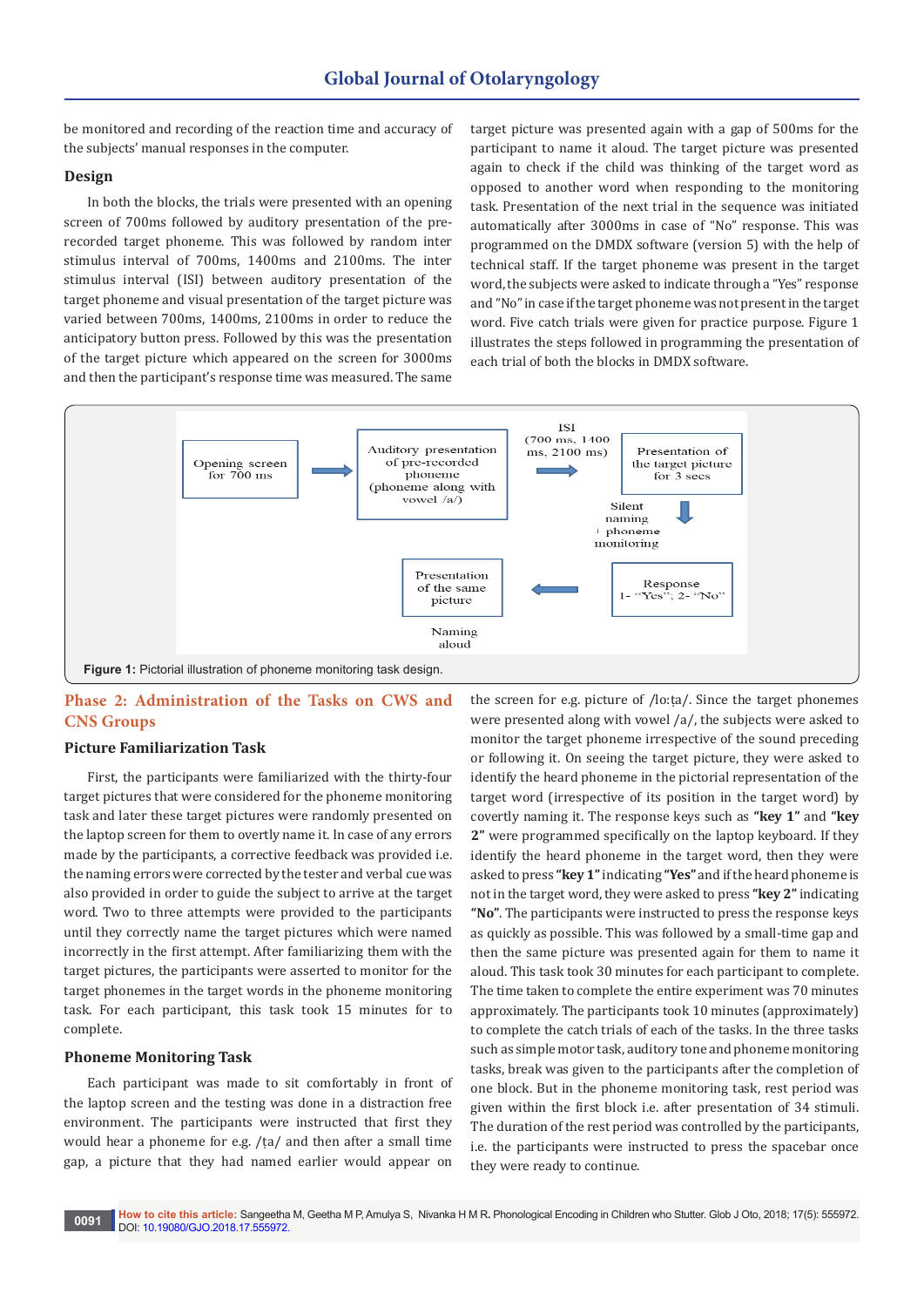# **Analysis**

The reaction time and accuracy of the participants' responses were measured automatically using DMDX software. The incorrect responses were indicated by negative sign in the software and time lapsed errors were indicated by-4000ms. For phoneme monitoring reaction time to "Yes" and "No" responses in both initial and medial positions were obtained and averaged for each of the subjects in both the groups separately. For measuring the accuracy, the number of accurate responses was counted and then a raw score was obtained for a total set of 88 stimuli for phoneme monitoring task.

### **Results**

### **Phoneme Monitoring Task**

# **Comparison of Speed of Phoneme Monitoring in Phoneme Monitoring Task Across CWS and CNS and also within CWS Group**

Since both the groups were normally distributed, Independent t test was used and the results suggested significant difference between CWS and CNS groups in phoneme monitoring response time to "Yes" responses (t(66)=3.49; p<0.01) and "No"

responses (t(66)=5.26; p<0.001). A significant difference was found between CWS and CNS groups in the speed of monitoring the target phoneme occurring in initial position  $(t(66)=3.81;$  $p<0.001$ ) and also in the medial position (t(66)=2.51;  $p<0.05$ ). In initial (t(66)=4.64; p<0.001) and medial (t(66)=5.14; p<0.001) positions, there was significant difference between CWS and CNS groups in the speed of monitoring to "No" responses. This was further supported by comparing the mean values and it was noted that the participants from CWS group were found to be slow in eliciting "Yes" and "No" responses when compared to children who do not stutter. For CWS group, their speed of monitoring the presence of target phoneme in initial and medial positions was observed to be slow when compared to participants from CNS group. For CNS group, their speed of monitoring in eliciting "No" responses was faster across both the positions when compared to CWS group. Table 1 indicates the mean and SD values of phoneme monitoring response times of "Yes" responses for CWS and CNS groups. Table 2 represents the mean and SD values of phoneme monitoring response times of "No" responses for CWS and CNS groups. Figure 2 represents the mean values for reaction time measure of phoneme monitoring task between CWS and CNS.

**Table 1:** Mean and SD for reaction time measure of phoneme monitoring task for "Yes" responses between CWS and CNS.

| Group |    | <b>No Initial Response</b> |           |         | <b>No Medial Response</b> | <b>No Total Response</b> |           |  |
|-------|----|----------------------------|-----------|---------|---------------------------|--------------------------|-----------|--|
|       |    | Mean                       | <b>SD</b> | Mean    | <b>SD</b>                 | Mean                     | <b>SD</b> |  |
| CWS   | 34 | 2237.1                     | 327.16    | 2238.41 | 335.76                    | 2238.9                   | 307.71    |  |
| CNS   | 34 | 1914.36                    | 239       | 1877.92 | 232.67                    | 1896.65                  | 221.78    |  |

**Table 2:** Mean and SD for reaction time measure of phoneme monitoring task for "No" responses between CWS and CNS.

| Group | N  | <b>No Initial Response</b> |           |         | <b>No Medial Response</b> | <b>No Total Response</b> |           |  |
|-------|----|----------------------------|-----------|---------|---------------------------|--------------------------|-----------|--|
|       |    | Mean                       | <b>SD</b> | Mean    | <b>SD</b>                 | Mean                     | <b>SD</b> |  |
| CWS   | 34 | 2237.1                     | 327.16    | 2238.41 | 335.76                    | 2238.9                   | 307.71    |  |
| CNS   | 34 | 1914.36                    | 239       | 1877.92 | 232.67                    | 1896.65                  | 221.78    |  |



**Figure 2:** Mean values for reaction time measure of phoneme monitoring task between CWS and CNS. Note: YIR- Yes Initial Response, YMR- Yes Medial Response, YTR-Yes Total Response, NIR- No Initial Response, NMR- No Medial Response, NTR-No Total Response

**0092 How to cite this article:** Sangeetha M, Geetha M P, Amulya S, Nivanka H M R**.** Phonological Encoding in Children who Stutter. Glob J Oto, 2018; 17(5): 555972. DOI: [10.19080/GJO.2018.17.555972](http://dx.doi.org/10.19080/GJO.2018.17.555972)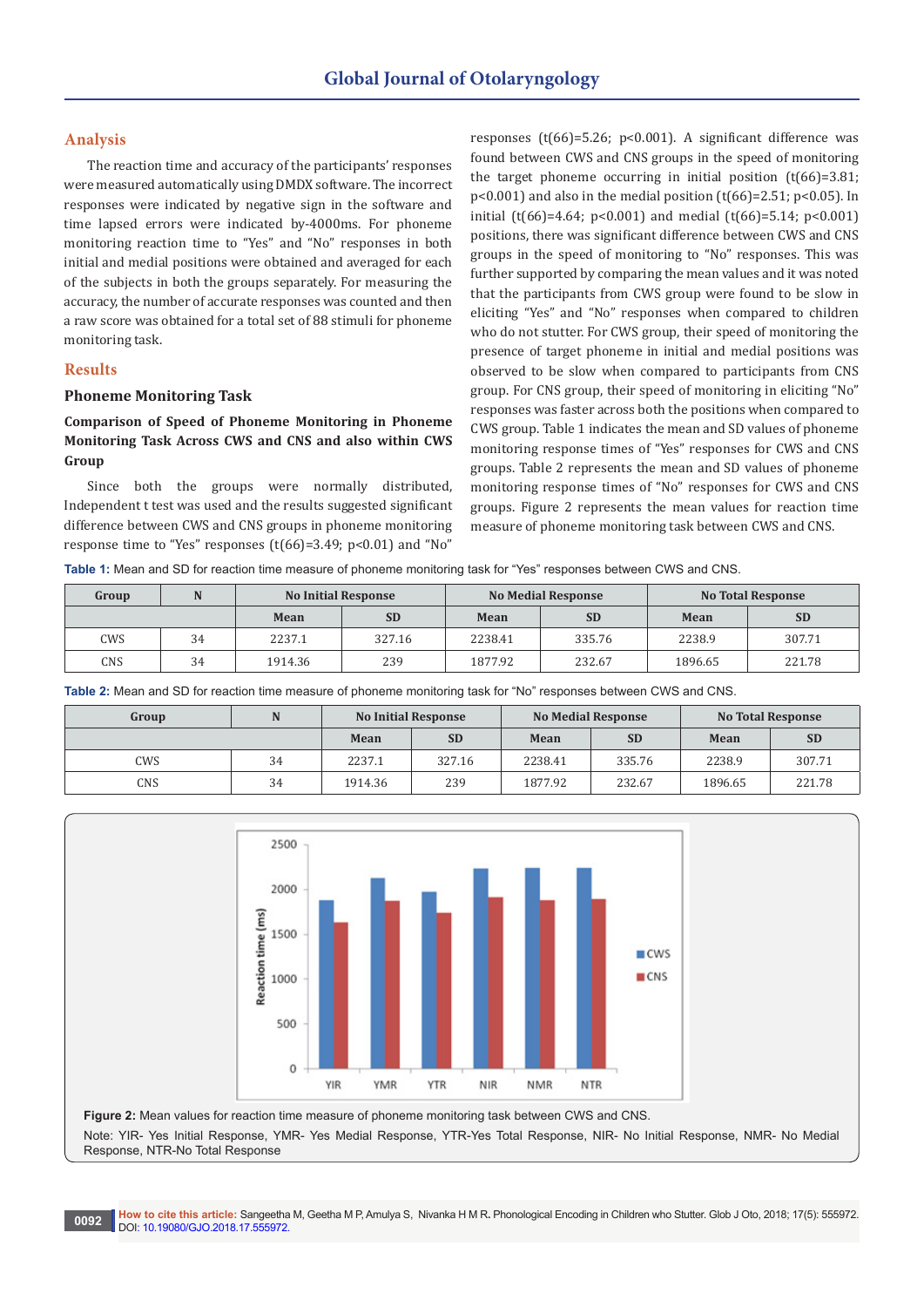Comparison was made between phoneme monitoring time to "Yes" responses and "No" responses, phoneme monitoring time to "Yes" responses in initial position and "Yes" responses in medial position and phoneme monitoring time to "No" responses in initial position and "No" responses in medial position. Paired t test results showed the difference between the reaction time in eliciting "Yes" and "No" responses to be significant (CNS-t(33)=6.32; p<0.001;  $CWS-t[33]=4.90$ ;  $p<0.001$  since the reaction time in eliciting "Yes" responses (CNS-M=1738.23; SD=233.70; CWS-M=1974.97; SD=318.70) was shorter than the reaction time in eliciting "No" responses (CNS-M=1896.65; SD=221.78; CWS-M=2238.90; SD=307.71). The speed of monitoring the presence of phoneme

in initial position (CNS-M=1635.59; SD=206.74; CWS-M=1879.17; SD=310.14) was significantly shorter (CNS-t(33)=5.22; p<0.001; CWS-t(33)=3.09; p<0.01) than in medial position (CNS-M=1870.70; SD=356.89; CWS-M=2129.32; SD=482.49). For the control group, the speed of eliciting "No" responses in initial position (M=1914.36; SD=239.00) was longer than in medial position (CNS-M=1877.92; SD=232.67) whereas for the CWS group, the speed of eliciting "No" responses in initial position (CWS-M=2237.10; SD=327.16) was shorter than in medial position (CWS-M=2238.41; SD=335.76) but the difference was not significant (CNS- t(33)=1.35; p>0.05; CWS-t(33)=0.03; p>0.05).



# **Comparison of Percentage of Error Phoneme Monitoring Responses in Phoneme Monitoring Task Across CWS and CNS and also within CWS group**

Since CWS and CNS groups were not normally distributed, Mann Whitney U test was used. It showed significant difference  $(z=3.50; p<0.001)$  between both the groups in terms of phoneme monitoring accuracy measure of "Yes" responses. Significant difference ( $|z|=0.97$ ;  $p<0.05$ ) was also found between both the groups in terms of phoneme monitoring accuracy measure of "No" responses. Thus, CNS were more accurate in eliciting "Yes" and "No" responses when compared to CWS. With respect to initial and medial positions, the difference between both the groups

in phoneme monitoring response time to "Yes" (Initial- $|z|=2.56$ ;  $p<0.05$ ; Medial- $|z|=3.70$ ;  $p<0.001$  and "No" (Initial- $|z|=3.11$ ;  $p<0.01$ ; Medial- $|z|=3.12$ ;  $p<0.01$ ) responses was also observed to be significant. Based on the mean values, it was revealed that children who stutter were less accurate in monitoring the presence and absence of target phoneme occurring in initial and medial positions of the target words when compared to children who do not stutter. Tables 3 and 4 represents the mean and SD values for accuracy measure of "Yes" and "No" responses in phoneme monitoring task between CNS and CWS groups. Figure 3 represents the mean values for accuracy measure of phoneme monitoring task between CNS and CWS groups.

|  |  |  |  |  |  |  |  | Table 3: Mean and SD values for accuracy measure for "Yes" responses of phoneme monitoring task between CNS and CWS groups. |  |  |  |  |  |  |  |  |
|--|--|--|--|--|--|--|--|-----------------------------------------------------------------------------------------------------------------------------|--|--|--|--|--|--|--|--|
|--|--|--|--|--|--|--|--|-----------------------------------------------------------------------------------------------------------------------------|--|--|--|--|--|--|--|--|

| Group      | N  | <b>Yes Initial Response</b> |           | <b>Yes Medial Response</b> |           |       | <b>Yes Total Response</b> |
|------------|----|-----------------------------|-----------|----------------------------|-----------|-------|---------------------------|
|            |    | Mean                        | <b>SD</b> | Mean                       | <b>SD</b> | Mean  | <b>SD</b>                 |
| <b>CWS</b> | 34 | 92.04                       | 8.3       | 81.14                      | 16.11     | 86.59 |                           |
| CNS        | 34 | 83.39                       | 15.22     | 60.2                       | 24.66     | 71.79 | 18.39                     |

**Table 4:** Mean and SD values for accuracy measure for "No" responses of phoneme monitoring task between CNS and CWS groups.

| Group | N  | <b>No Initial Response</b> |           |       | <b>No Medial Response</b> | <b>No Total Response</b> |           |  |
|-------|----|----------------------------|-----------|-------|---------------------------|--------------------------|-----------|--|
|       |    | Mean                       | <b>SD</b> |       | <b>SD</b>                 | Mean                     | <b>SD</b> |  |
| CWS   | 34 | 87.71                      | 10.96     | 91    | 9.18                      | 89.35                    | 8.59      |  |
| CNS   | 34 | 74.74                      | 19.77     | 82.17 | 15.56                     | 78.46                    | 16.86     |  |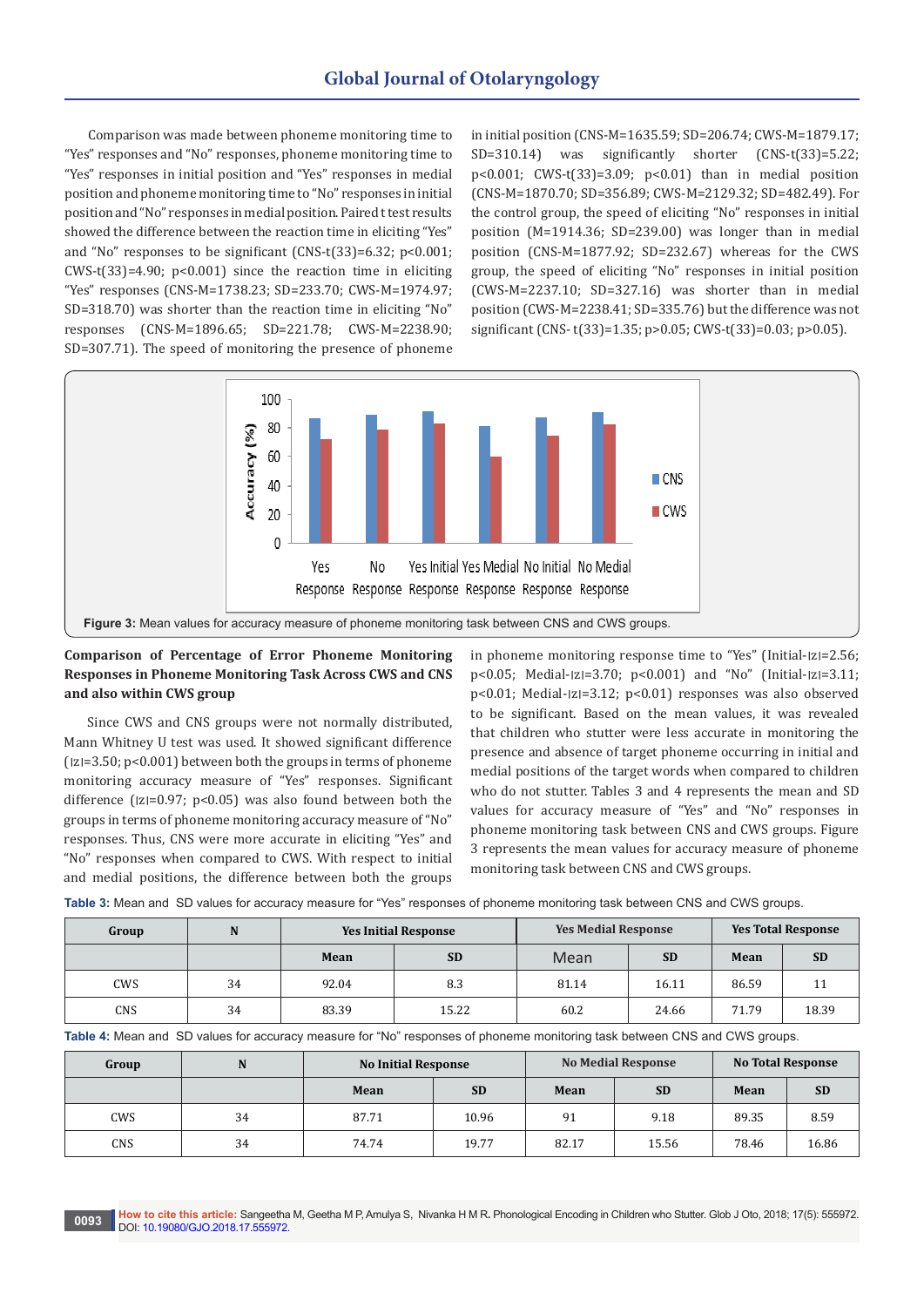| Group | N  | <b>No Medial Response</b><br><b>No Initial Response</b> |           |               |       |           |               |
|-------|----|---------------------------------------------------------|-----------|---------------|-------|-----------|---------------|
|       |    | Mean                                                    | <b>SD</b> | <b>Median</b> | Mean  | <b>SD</b> | <b>Median</b> |
| CNS   | 34 | 87.71                                                   | 10.96     | 94.11         | 91    | 9.18      | 94.11         |
| CWS   | 34 | 74.74                                                   | 19.77     | 79.41         | 82.17 | 15.56     | 88.23         |

**Table 5:** Mean, SD and Median values for accuracy measure (No responses) of phoneme monitoring task between CNS and CWS with respect to positions.

Comparison was made between phoneme monitoring accuracy measure of "Yes" responses and "No" responses, phoneme monitoring accuracy measure of "Yes" responses in initial position and "Yes" responses in medial position and phoneme monitoring accuracy measure of "No" responses in initial position and "No" responses in medial position. The Wilcoxon signed rank test results showed significant difference between accuracy measure of "Yes" and "No" responses for CWS group  $(|z|=2.02; p<0.05)$ but for CNS group, significant difference was not found ( $|z|=1.66$ ; p>0.05). Significant difference was found between the accuracy measure of monitoring the target phonemes in initial and medial positions  $(CNS-|z|=4.28; p<0.001; CWS-(|z|=4.71; p<0.001).$ There was significant difference between the accuracy measure of "No" responses in initial and medial positions for the CWS group ( $|z|=3.31$ ;  $p<0.01$ ) but not for CNS group ( $|z|=1.61$ ;  $p>0.05$ ). The mean values were compared and results showed that the participants elicited "No" responses (CNS-M=89.35; SD=8.59; CWS-M=78.46; SD=16.86) more accurately than "Yes" responses (CNS-M=86.59; SD=11.00; CWS-M=71.79; SD=18.39). Monitoring the presence of target phonemes in initial position (CNS-M=92.04; SD=8.30; CWS-M=83.39; SD=15.22) was found to be more accurate than in medial position (CNS-M=81.14; SD=16.11; CWS-M=60.20; SD=24.66). Monitoring the absence of target phonemes in medial position (CNS-M=91.00; SD=9.18; CWS-M=82.17; SD=15.56) was found to be more accurate than in initial position (CNS-M=87.71; SD=10.96; CWS-M=74.74; SD=19.77).

### **Discussion**

# **Performance of CWS and CNS in Phoneme Monitoring Task**

In the present study, CWS were found to be slow in eliciting "Yes" and "No" responses when compared to CNS and also across initial and medial positions. This was indicated by a significant difference found between CWS and CNS groups. This finding proves that children who stutter experience difficulties to encode phonologic units. The central capacity required for this task was assumed to be reduced among CWS which in turn impedes their performance in phoneme monitoring task Neilson and Neilson. In this task, the differences observed in terms of timing domain were dependent of the differences in simple motor responses which were considered as an inherent component of phoneme monitoring task. The speed of monitoring to elicit "Yes" and "No" responses were found to be slow in CWS group of the present study. This implies that to make a "Yes" decision, children who stutter experience a delay in achieving higher activation level of the target phoneme. It can be assumed that when they hear the target phoneme, they tend to perform post lexical search strategy in order to confirm the response which explains the delay. To make a "No" decision, it can be assumed that there is a delay in retrieving and activating the phonemes present in the name of the target picture. The findings of Sasisekaran, Brady et al. [17] study is in partial agreement with the findings of the present study where the participants from their CWS group were found to be slow in eliciting "Yes" responses only. In the present study, the "Yes" and "No" responses were minimally affected by prediction bias (since the target picture is presented twice, the response obtained in the first encounter could predict the response on the second encounter) whereas in Sasisekaran et al. [17] study, the "Yes" responses were minimally affected and "No" responses were affected to a maximum extent. In Sasisekaran et al. [17] study, children who stutter do not have general monitoring deficits whereas they have deficits in specific to phonological encoding process. On the contrary, the CWS group of the present study experience general monitoring and phonological encoding deficits. This finding is supported by another study by (Darshini and Swapna) where they found that Kannada AWS experienced a delay in encoding phonologic codes of their own speech and also in the speech generated by others. So they also experience delay in the auditory perception task. Therefore, AWS had deficits in both phonological encoding and general monitoring abilities [19].

Many models and theories support the findings of the present study that the monitoring time of children who stutter were slow when compared to children who do not stutter. EXPLAN theory Howell [11] states that children tend to stutter when there is a temporal asynchrony in encoding phonologic codes during motor planning and execution. Based on WEAVER <sup>++</sup> model Ramus et al. it can be stated that CWS group of the present study may have experienced delay in activating and retrieving the required phonologic codes at the lexical level. According to influential model Dell, children who stutter take a longer time to activate the appropriate phonologic segment nodes which leads to delay in the generation of phonologic elaboration of metrical frame. This explains the slow monitoring time observed among children who stutter in the current study. Based on the neurolinguistic model, Perkins, Kent et al. [20] attributed the present study's finding to inefficiency in processing segmental units which is commonly observed among children who stutter. The spreading activation model (Dell; Dell & O'Seaghdha) supports the findings of the present study that among children who stutter, the time taken for the target phonologic units to reach a highest level of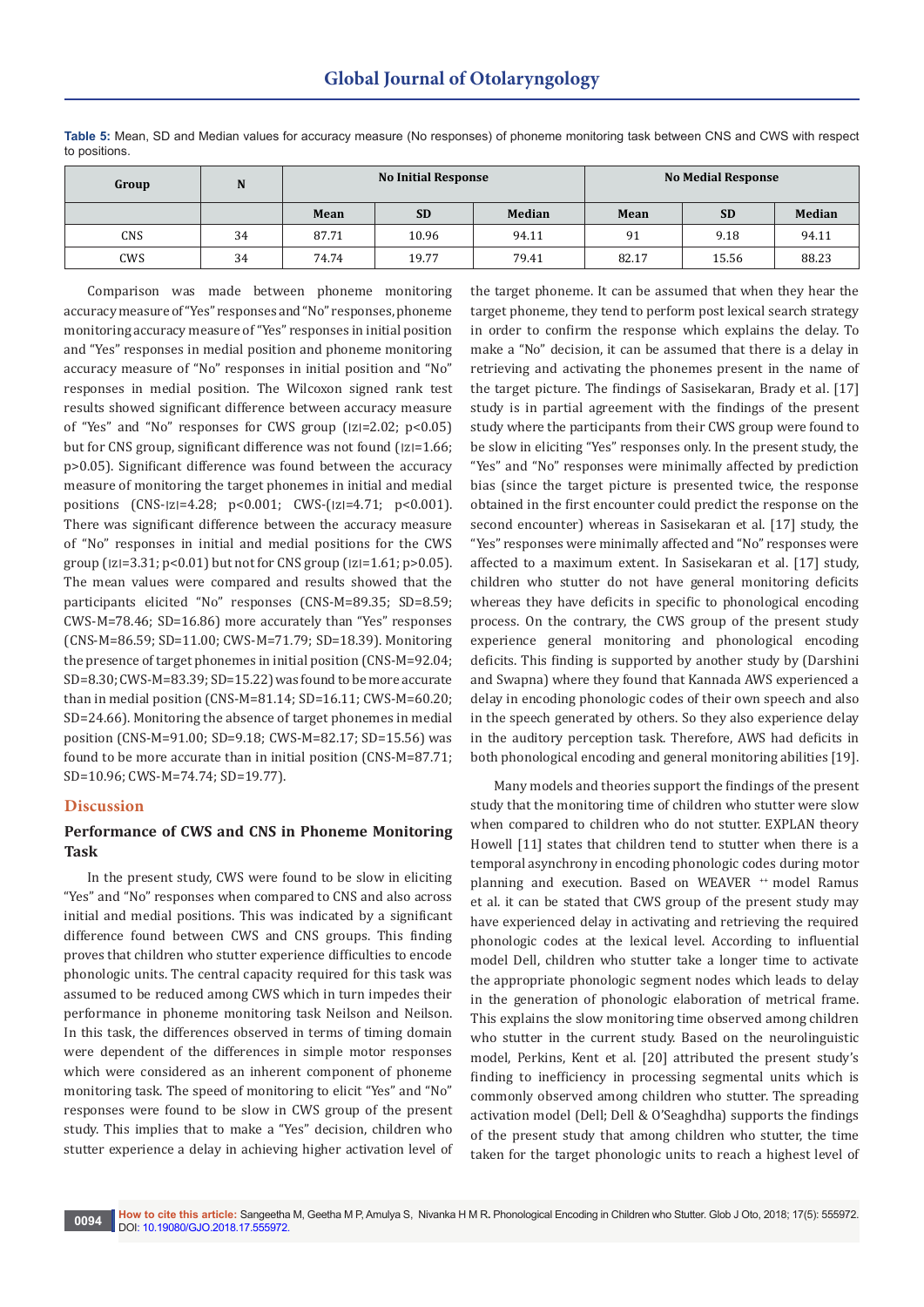activation was found to be delayed when compared to children who do not stutter. Children who stutter tend to be hyper vigilant in monitoring the errors in their motor plan and the threshold to initiate covert repairs was reported to be less (vicious circle hypothesis; Vasic & Wijnen. Thus, this reason could be accounted for slow reaction time in monitoring the target phonemes which was observed among CWS group of the present study when compared to CNS.

Significant difference was found between CWS and CNS groups in terms of phoneme monitoring accuracy measure of "Yes" and "No" responses and also across initial and medial positions. The percentage of errors in eliciting "Yes" and "No" responses were found to be more among CWS when compared to CNS. The same was observed across both the positions. On the contrary, Sasisekaran, Brady et al. [17] found that both the groups were comparable in the accuracy measure of "Yes" and "No" responses, but the difference was not statistically significant. They reported that the participants of their CWS group experienced encoding difficulties in time domain only and it was not accompanied by reduced error rate. But in the present study, for CWS group, the slow monitoring time was accompanied by increased error rate.

The findings of the present study are in congruous with the findings of (Darshini and Swapna). AWS performed poorly in phoneme monitoring task when compared to ANS. This was indicated by observing a significant difference between both the groups with respect to reaction time and accuracy measures. The AWS group took longer time in eliciting "Yes" responses when compared to ANS group. They were also less accurate in eliciting "Yes" responses. They had attributed this finding to the mismatch between the activation levels and the retrieval of the phonemes. Even in their study, AWS performed poorly in monitoring the phonemes occurring in initial, medial and final positions when compared to ANS. Among AWS, they found that they took longer time in monitoring the presence of phoneme occurring in initial, medial and final positions, but they were found to be less accurate in monitoring the phonemes occurring in medial and final positions. Thus, for AWS, increased reaction time was accompanied by reduced error rate during monitoring the presence of target phoneme in initial position. According to covert repair hypothesis Kolk & Postma [21] and spreading activation model (Dell 1986; Dell & O'Seaghdha 1991) rationales, the initial syllable gets activated appropriately though it gets activated slowly. But there is a deficit in encoding the remaining portion of the word in their own formulated speech since the time taken to activate the medial and final syllables was found to be slow which was accompanied with diminished accuracy.

Sasisekaran et al. [17] also found that AWS were found to be faster and more accurate in encoding the phonemes occurring in initial position when compared to medial and final positions. This implies that they were sensitive to sequential encoding of speech. AWS performed poorly in phoneme monitoring task when compared to ANS. This group difference was attributed to the difficulties faced by AWS in storing and retrieving the speech plan

from the speech buffer as opposed to delays in the activation and selection of phonemes during phonological encoding.

Many models and theories support the findings of the present study that children who stutter were less accurate in self monitoring skills when compared to children who do not stutter. Based on the spreading activation model (Dell; Dell & O' Seaghdha), the findings of the present study imply that CWS were less accurate because the competing phonologic units might have more activation strength than the target phonologic node. The probable reasons for the competing phonologic unit to get activated could be because of the residual activation where it would have been recently selected and the activation has not decayed yet or faulty activation of the units. As suggested by Cover repair hypothesis Postma & Kolk [21], CWS group of the present study exhibited increased error rate in phoneme monitoring task and this could be their failed covert attempts to correct the errors in the phonologic encoding of an utterance. Phonologic encoding deficits are observed among CWS group of the present study supports this theory. With respect to Cover repair hypothesis Postma & Kolk [21] theory, the present study findings implies that CWS experience difficulty in selecting the appropriate phonemes required for the name of the target picture and their self-monitoring system fails to correct these errors covertly which leads to increased error rate in phoneme monitoring task. Due to repeated covert repairs, the correct portions of the plan become temporarily unavailable, which results in slowed monitoring time and less accurate. The finding of the present study is supported by Vicious circle hypothesis Vasic & Wijnen where it states that the ability to encode phonologic sequences is impaired among CWS. Vasic & Wijnen stated that hyper vigilant monitoring system results in recurrent repairs of even minor subphonemic irregularities resulting in unnecessary reformulations of the speech plan ultimately resulting in a "vicious circle" which explains the slowed reaction time and increased error rates observed among CWS group of the present study. Increased error rate observed among CWS of the present study could be because of asynchrony in the assembly of phonologic units (Fault line hypothesis, Wingate). According to Neuropsycholinguistic model, Perkins, Kent et al. [20] stated that stuttering occurs due to delay in linguistic processing which is because of segmental processing inefficiency or due to ineffective activation of the components that contribute to the final act of speaking. This explains why CWS were found to be delayed and less accurate in encoding phonologic codes.

On comparing the reaction time in eliciting "Yes" and "No" responses, CWS and CNS took longer time to elicit "No" responses compared to "Yes" responses. This reflects hyper-monitoring that is they could have done repeated monitoring to ensure that the heard phoneme is not in the presented picture of the target word. Both the groups have followed a similar trend in timing domain but the CWS group took longer reaction time in eliciting "Yes" and "No" responses. Therefore, the CWS were found to be delayed in encoding phonemes, but they were not deviant when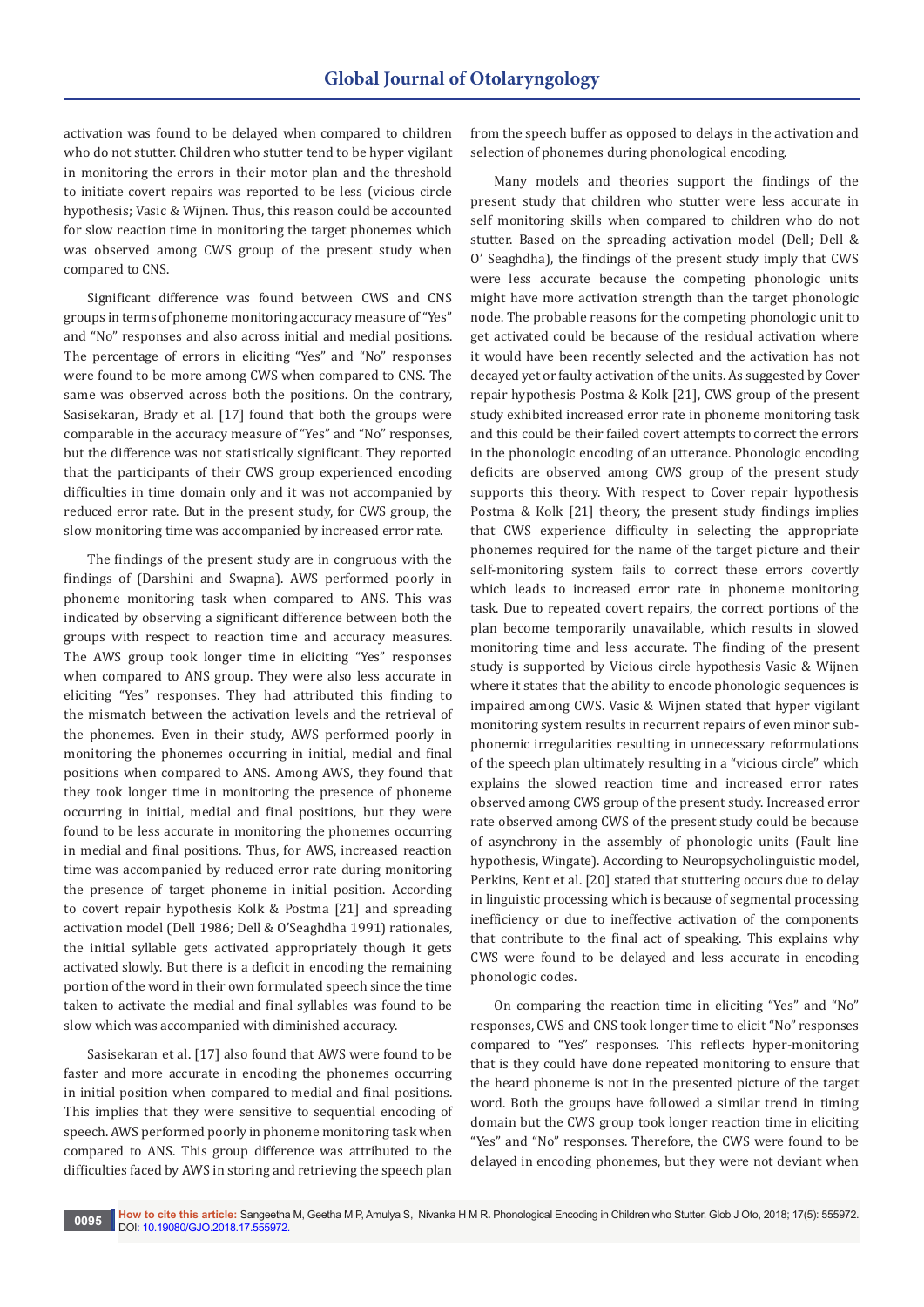compared to CNS group. In terms of accuracy, both the groups were more accurate in eliciting "No" responses when compared to "Yes" responses. Less error rate in eliciting "No' responses could be attributed slow reaction time. There is no deviancy in the trend pattern but CWS group was found to be less accurate when compared to CNS group.

In terms of positions, CWS and CNS groups took a longer time to monitor the presence of the target phoneme occurring in medial position when compared to initial position. Both the groups had followed the similar trend in timing domain. Thus, there is no deviancy between the groups in terms of timing domain. In terms of accuracy, CWS and CNS were more accurate in eliciting "Yes" responses when phoneme occurred in initial position when compared to medial position and vice versa for "No" response. In terms of accuracy measure of "Yes" and "No" responses, both the groups followed similar trend, but CNS group were more accurate than CWS group. Based on MacKay and Macdonald model rationale, phonologic time nodes connected to phoneme nodes of the phonologic system generates less pulses per second for activating the phonemes in medial and final position of the words whereas it generates more pulses per second for activating the initial phoneme of the word. The activation level of the initial phoneme doesn't get self-inhibited and as a result of this the medial phonemes does not get activated under the most primed win principle (the target which is primed with highest level of activation). This can be attributed to longer reaction time and less accuracy rate in monitoring the phonemes occurring in medial position of the word.

Both the groups have followed sequential encoding of speech. These findings imply that children who stutter experience difficulties in encoding phonemes occurring in medial position when compared to initial position. They might find it easier to plan the initial phonemes when compared to phonemes occurring in medial position as suggested by EXPLAN model. The finding can be interpreted through EXPLAN model. CWS group of the present study might be inefficient in segmenting the later portion of the word. As suggested by EXPLAN model, they might have a subconscious default setting i.e. they assume that the target phoneme for which they are monitoring occur only in initial position not in the later portion of the word. Because of this, their reaction time to monitor the target phoneme in medial position is delayed and less accurate. The reasons for CWS group to be less accurate in monitoring phonemes occurring in medial position could be because of delay in retrieving the appropriate phoneme as the threshold required for activation of appropriate may be increased (Dell; Dell & O'Seaghdha) or more effort is required since the later portion of the word becomes temporarily unavailable (as suggested by EXPLAN model) or mismatch between the retrieved and activated phoneme or segmental inefficiency. Levelt and Wheeldon [8] also reported that monitoring latencies of their CWS group gradually increased along with the serial position of the segments within the target word. The findings of the present study suggests that children who stutter may have an unstable language planning system and this could be attributed to strong linguistic differences in certain aspects of phonological encoding.

To summarize, CWS group performed poorly than CNS group in simple motor task, auditory tone and phoneme monitoring tasks in terms of timing domain. In terms of accuracy, CWS and CNS performed similarly in simple motor and auditory tone monitoring tasks. But in phoneme monitoring task, CNS group performed more accurately than the CWS group. Therefore, CWS as a sub group have general monitoring difficulties and in specific, they exhibit phonologic encoding difficulties also [20-23].

### **Conclusion**

It can be concluded that overall CWS of the present study experience phoneme monitoring deficits when compared to CNS. CWS tend to be hyper vigilant in monitoring the errors in their motor plan and the threshold to initiate covert repairs was reported to be less (vicious circle hypothesis; Vaic and Wijnen, 2005). The present study adds on to the theoretical knowledge on nature of stuttering in children, especially supporting the psycholinguistic factors related to stuttering.

### **Clinical Implications**

Phoneme monitoring tasks are sensitive to assess the presence of linguistic (phonologic encoding) deficits among CWS of Indian context. It would be beneficial for holistic therapeutic approach where the clinician would work on their speech, linguistic and motoric aspects.

#### **aknowledgements**

It is a part of ARF project titled ''Phonological encoding in the children who stutter'', 2016-17. We extend our thanks to Dr Savithri S.R, Director, All India Institute of Speech and Hearing for providing the permission to conduct project and approval for the submission of the paper.

### **References**

- 1. [Peters HF, Starkweather CW \(1990\) The interaction between speech](http://psycnet.apa.org/record/1990-28668-001)  [motor coordination and language processes in the development](http://psycnet.apa.org/record/1990-28668-001)  [of stuttering: Hypotheses and suggestions for research. Journal of](http://psycnet.apa.org/record/1990-28668-001)  [Fluency Disorders 15\(2\): 115-125.](http://psycnet.apa.org/record/1990-28668-001)
- 2. Bloodstein (2002) Early stuttering as a type of language difficulty. Journal of Fluency Disorders 27(2): 163-167.
- 3. [Bloodstein O, Gantwerk \(1967\) Grammatical function in relation to](https://jslhr.pubs.asha.org/article.aspx?articleid=1785771)  stuttering in young children. [Journal of Speech, Language, and Hearing](https://jslhr.pubs.asha.org/article.aspx?articleid=1785771)  [Research 10\(4\): 786-789.](https://jslhr.pubs.asha.org/article.aspx?articleid=1785771)
- 4. Howell P (2004) Assessment of some contemporary theories of stuttering that apply to spontaneous speech. Contemporary issues in communication science and disorders: CICSD 31: 121-139.
- 5. Dayalu, Kalinowski, Stuart, Holbert, Rastatter (2002) Stuttering frequency on content and function words in adults who stutter: A concept revisited. Journal of Speech, Language, and Hearing Research 45(5): 871-878.
- 6. Brundage, Ratner (1989) Measurement of stuttering frequency in children's speech. Journal of fluency disorders 14(5): 351-358